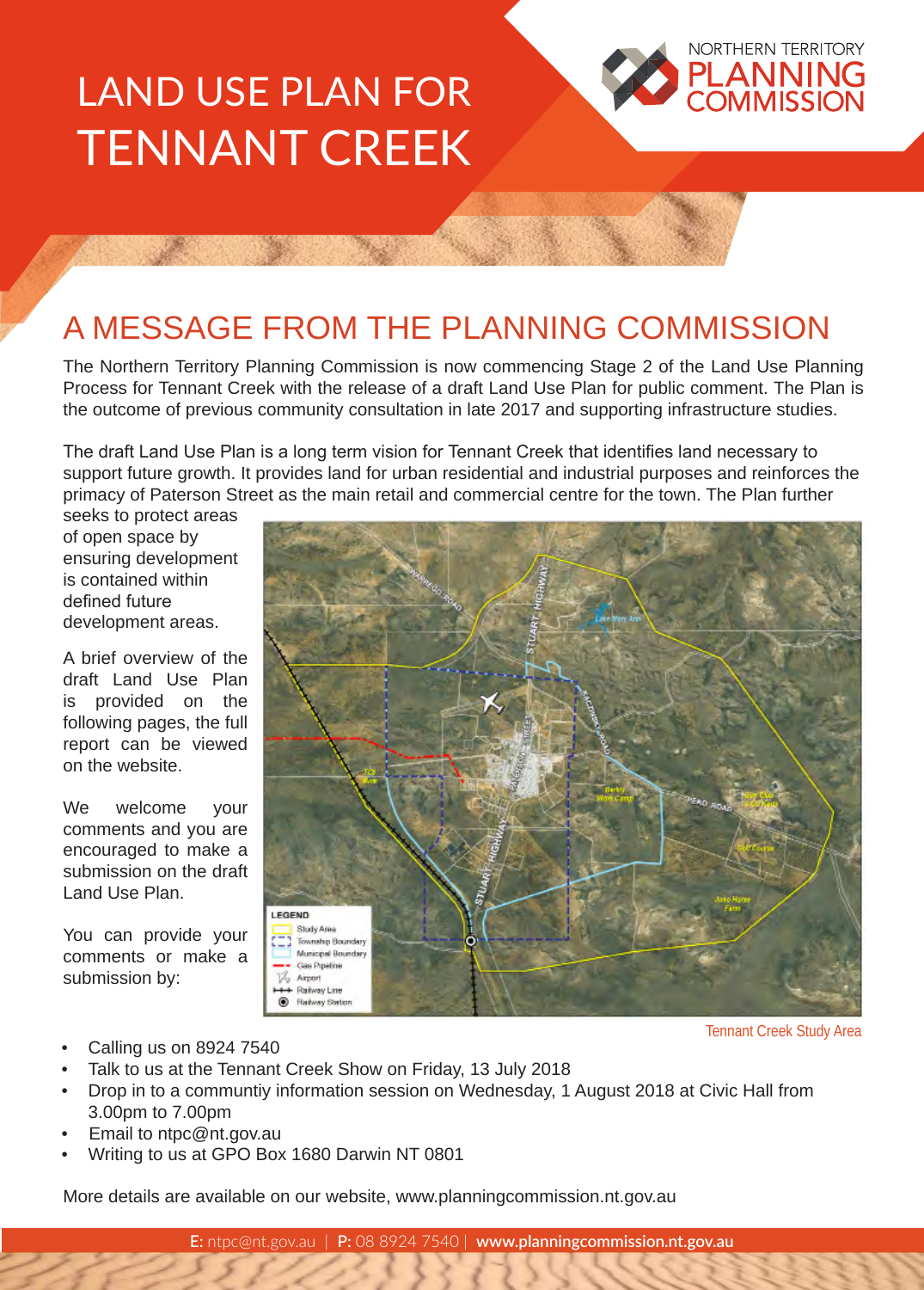### THE LAND USE PLAN

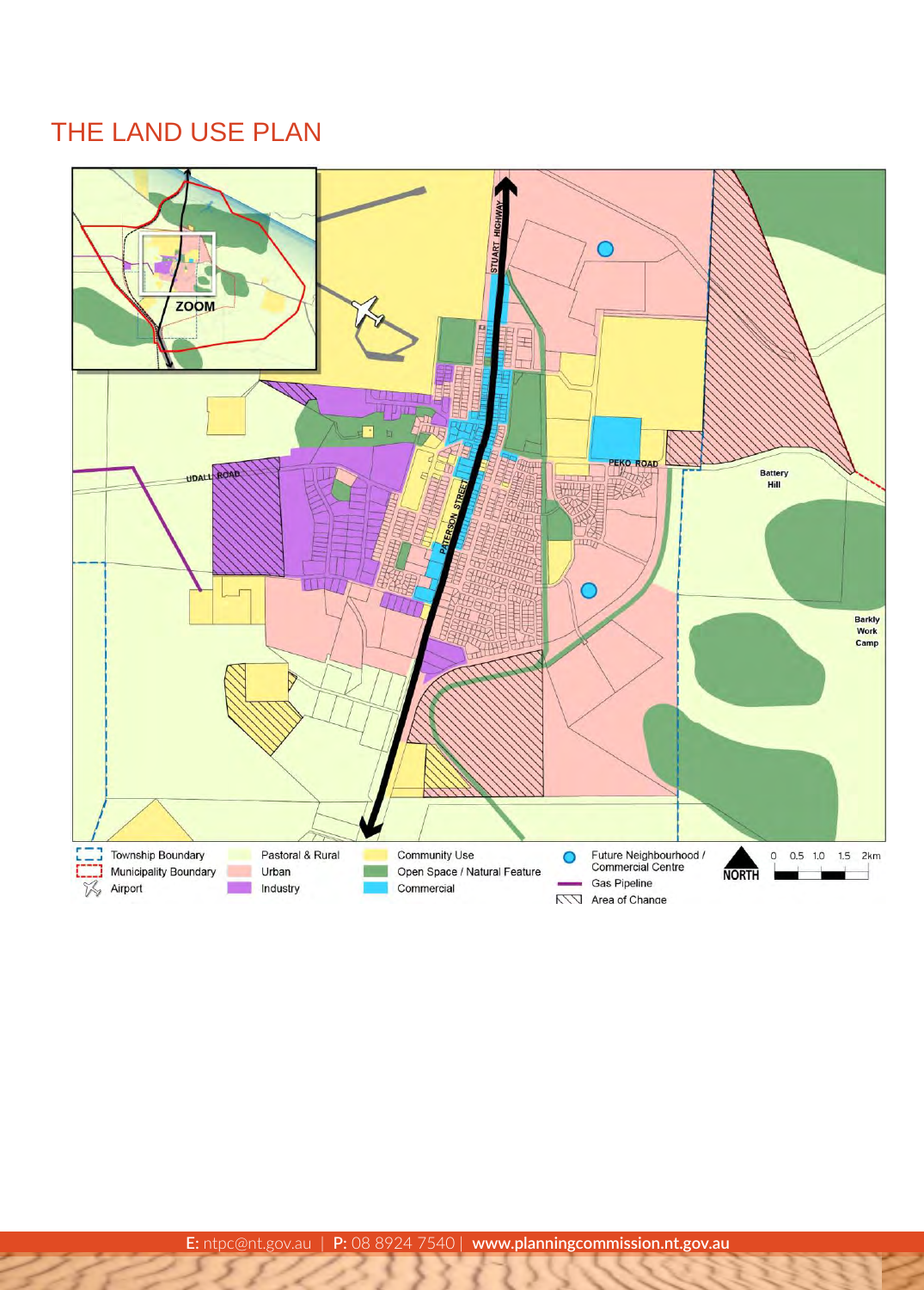#### ABOUT THE LAND USE PLAN

The objective of the Plan is to develop an overarching land use framework for a future population of 5,000 and 8,000 persons, noting the current Estimated Resident Population is 3,662 persons (as at 2016).

Future low density residential development is expected to occur predominantly to the east of town utilising existing vacant crown land currently within Zone FD (Future Development). Intermingled both within new release areas and established residential areas will be opportunities for smaller households to meet the changing needs of the population where this can be undertaken to better utilise existing service infrastructure capacity, but also ensuring the existing amenity of low density areas is not adversely affected.

Paterson Street will retain the primary commercial and retail focus for the town, although as the town expands the need for a small scale convenience stores in other areas will need to be considered.

Major industrial growth will be to the west of Brown Street, noting potential smaller opportunities near the airport and the railway station/freight handling area.

A significant area of land is potentially available for rural living/lifestyle lots, however given expected low demand and potentially high servicing costs the release of land is not likely to be a priority until the population exceed 5,000.

Tennant Creek is characterised by a semi- arid environment with a number of natural spaces including rocky ranges and grassland, a number of sites of Conservation Significance and fauna as well as flora in need of protection. The Plan recognises the need to protect and maintain this significant biodiversity.

The Plan identifies and seeks to preserve areas of open space both in and around the town. These areas contain sites of significance to Aboriginal people as well as provide a natural scenic backdrop to the town.

Tennant Creek provides facilities and services for both town residents and the wider region, particularly in the health sector. The primary source of health care support is the Tennant Creek Hospital. It is anticipated that the existing facility will be able to expand within existing site boundaries.

With further population additional education facilities will be required particularly a new primary school. Further site investigations will be required to determine an appropriate location although it is likely to be in conjunction with planned residential areas to ensure convenient access for students. Additional retirement living/residential aged care and passive and active open spaces will also need to be incorporated into detailed future area plans and land release.

To service planned growth areas existing infrastructure networks will need to be expanded. This includes additional power generation, sewer treatment and water storage capacities. The town's current water supply is drawn from the Kelly Well and Cabbage Gum aquifers and this is expected to continue, however as the population approaches 8,000 people, and subject to demand management, additional sources will need to be investigated.

The Tennant Creek Land Use Plan 2018, when finalised, will be incorporated in the Northern Territory Planning Scheme.

The planned distribution of land uses is shown on the accompanying map. The land uses do not necessarily reflect existing land use zones as contained in the NT Planning Scheme.